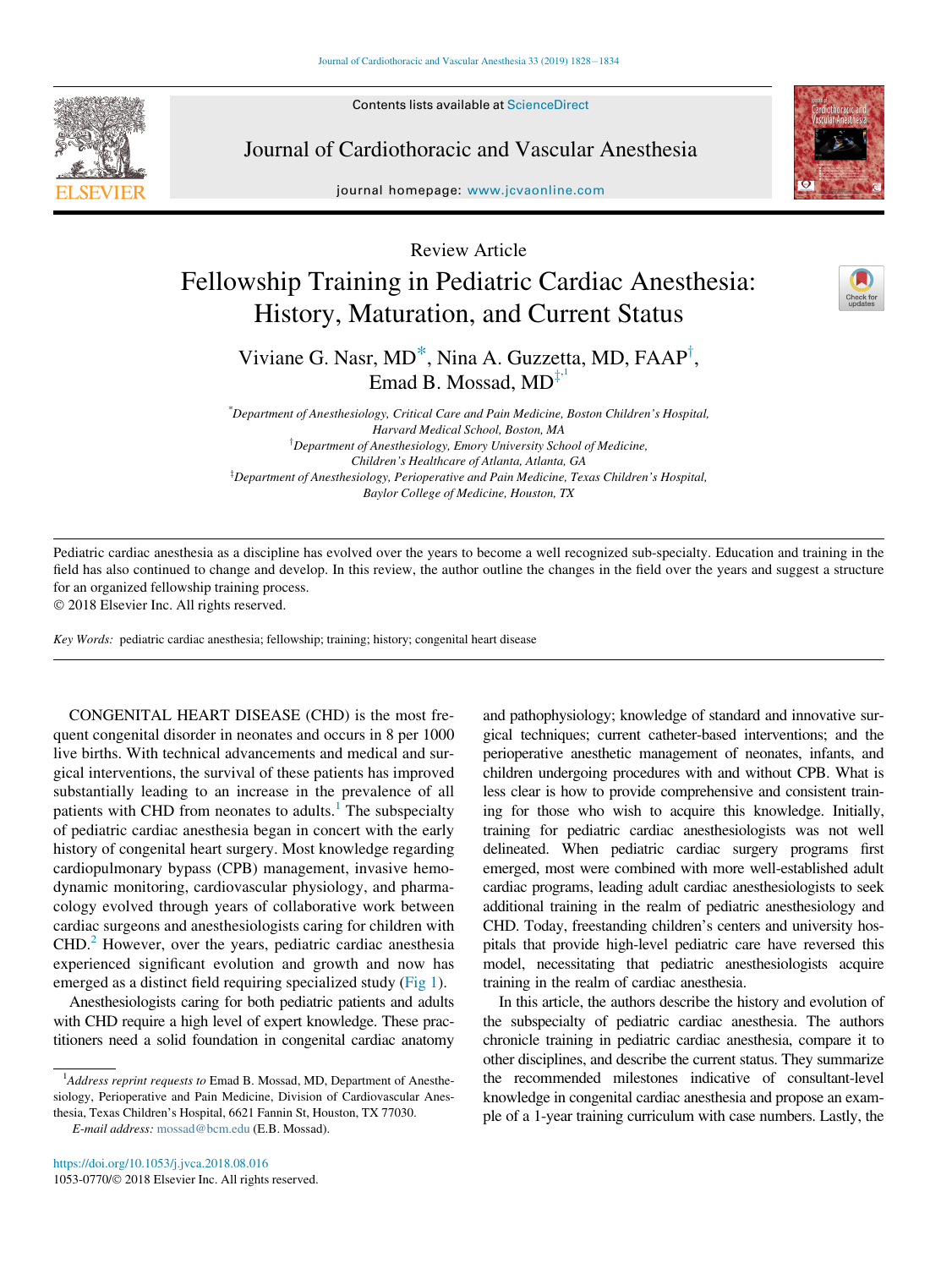<span id="page-1-0"></span>

Fig 1. Timeline of major events or landmarks during the advancement of the pediatric cardiac anesthesia fellowship. CHD, congenital heart disease; BCH, Boston Children's Hospital; CHOP, Children's Hospital of Pennsylvania; ACGME, Accreditation of Graduate Medical Education; ACC, American College of Cardiology; AHA, American Heart Association; AAP, American Academy of Pediatrics; US, United States; PALC, Pediatric Anesthesia Leadership Council; CCAS, Congenital Cardiac Anesthesia Society; SPCTPD, Society of Pediatric Cardiology Training Program Directors.

authors present views on how to establish a uniform educational and training experience for individuals seeking to practice congenital cardiac anesthesia, and a proposal for future steps in the development of training and education for the specialty.

### The Evolution of the CCAS and Its Educational Role

The Congenital Cardiac Anesthesia Society (CCAS) was founded on October 19, 2005, by key leaders in the field who recognized the rapid advancement of highly specialized knowledge, the substantial increase in the number of patients with congenital heart disease (CHD) presenting for surgery, and the need to provide coherent education and training.<sup>3</sup> Its mission statement is "to improve the perioperative care and outcomes, and facilitate technological advances in therapy for newborns, infants, children and adults with congenital heart disease requiring anesthesia." Embedded within this mission is the necessity to train anesthesiologists proficient in the management of children and adults with CHD undergoing cardiac and noncardiac procedures through consistent and standardized clinical and educational programs. From its inception, the CCAS has strived to accomplish this goal, encouraging the inclusion and participation of its membership, especially of fellows in training ([Fig 2](#page-1-1)). In addition to the annual meeting, the CCAS website offers extensive educational content, including weekly questions, echocardiography tutorials, and an archive of pertinent lectures. CCAS has assembled task forces of experts to

**CCAS Fellow membership** 

<span id="page-1-1"></span>

Fig 2. The number of fellows, members of the CCAS from 2005 to 2017. CCAS, Congenital Cardiac Anesthesia Society.

set standards for education and training and establish performance metrics within the field.

Despite the small number of pediatric cardiac anesthesia fellows trained in North America, the demand for specialists in the field continues to grow. In 2017, the CCAS and the Pediatric Anesthesia Leadership Council (PALC) surveyed 37 centers to determine the available fellowship training positions and number of graduating fellows. There were 24 available positions from 17 programs offering a 1-year fellowship, with 14 pediatric cardiac anesthesia fellows graduating in 2017 (Andropoulos DB, personal communication). The authors reviewed their respective centers as representatives of subspecialty training in pediatric cardiac anesthesia to identify the number of positions filled, the background and pathway of trainees, and the disposition of graduating fellows ([Table 1](#page-2-0)).

#### Training and Education in Other Congenital Cardiac Specialties

Most congenital cardiac specialties follow a formalized postgraduate curriculum in CHD. This was influenced heavily by the historic Bristol Report, a formal assessment by the British secretary of state into the poor outcomes after complex cardiac surgery at the Bristol Royal Infirmary from 1984 to 1995. The report cited a significantly higher mortality rate in neonates and infants compared to other centers during that time.<sup>4</sup> An analysis into the report led to numerous recommendations, including that children must be cared for in a child-centered hospital environment by staff trained in caring for children and in facilities appropriate to their need, and that consultants in pediatric cardiac care undergo appraisal, continued professional development, and revalidation to keep their skills and knowledge competent and up to date.<sup>5</sup>

Training in pediatric cardiology has the longest and most well-established pathway of all pediatric cardiac specialties. For more than 25 years, the training path has required a 3 year Accreditation Council for Graduate Medical Education (ACGME) fellowship in pediatric cardiology after completion of a 3-year residency in general pediatrics. Board certification through the American Board of Pediatrics is required.<sup>[6](#page-5-5)</sup> Recent advances in training include standardized curriculums, accreditation, and certification for competency testing in the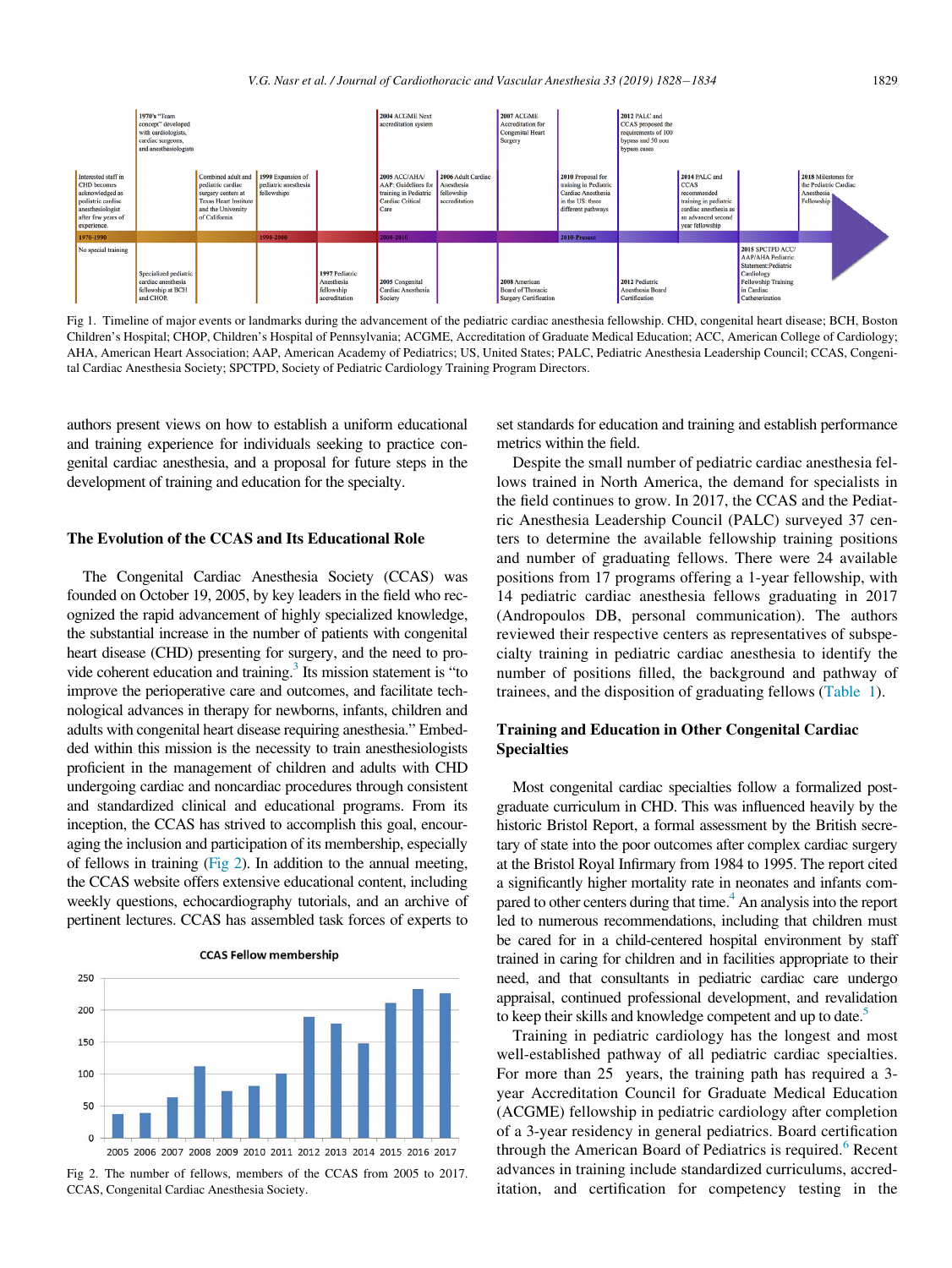<span id="page-2-0"></span>

| Table 1                                                                 |
|-------------------------------------------------------------------------|
| Pediatric Cardiac Anesthesia Fellowship: A 5-Year Snapshot 2012 to 2017 |

| Institution                                        | 5-Y Total Number of Fellows/Positions | Background Prior to Training                    | Work After Fellowship                                          |  |  |
|----------------------------------------------------|---------------------------------------|-------------------------------------------------|----------------------------------------------------------------|--|--|
| Boston Children's Hospital                         | 18/15                                 | PA $(11)$ 61%<br>AC(5) 28%<br>$PA + PCC(2) 11%$ | $PC \pm PCC$ (8) 45%<br>$PA + PC(5) 27\%$<br>$AC + PC(5) 27\%$ |  |  |
| Children's Health Care of Atlanta/Emory University | 5/5                                   | PA $(5)$ 100%                                   | $PC(1) 20\%$<br>$PA + PC(3) 60\%$<br>AC(1) 20%                 |  |  |
| Texas Children's Hospital                          | 7/15                                  | PA(5) 72%<br>$PA + PCC(2) 28%$                  | $PC \pm PCC(5) 72\%$<br>$PA + PC(2) 28%$                       |  |  |

Abbreviations: AC, adult cardiac anesthesia; PA, pediatric anesthesia; PC, pediatric cardiac anesthesia; PCC, pediatric critical care.

subspecialties of pediatric cardiology, including electrophysiology, interventional cardiology, echocardiography, and imag-ing.<sup>[7](#page-5-6)</sup> The most important components are the availability of strong mentorship and the standardization of educational curriculum and milestones as a path to competency. $\delta$ 

In 2003, the Congenital Heart Disease Committee of the European Association for Cardio-Thoracic Surgery prepared a document outlining the optimal, not minimal, structure of congenital heart surgery as a subdiscipline throughout Europe.<sup>9</sup> They proposed subspecialty certification through the European Board of Thoracic and Cardiovascular Surgeons with recertification every 8 years and institutional certification of hospitals offering pediatric cardiac surgical procedures through the European Cardiovascular and Thoracic Surgery Institute of Accreditation. In the United States, similar standards also were created. In 2007, congenital heart surgery became a recognized fellowship by the ACGME and, for the first time in 2008, an established subspecialty board certification through the American Board of Thoracic Surgery was offered. Eligibility for certification requires 12 consecutive months of subspecialty training in congenital heart surgery after satisfactory completion of thoracic surgery training in an ACGME-approved program. Within the training, a minimum of 75 major congenital cardiac operations, including 32 specific qualifying cases, are required. A survey review of 38 operative logs from graduates of accredited fellowship programs showed a median of 136 total cases a year with 63 qualifying cases, well above the proposed minimum.<sup>10</sup> The first written examination in congenital heart surgery was given in 2009 and the first oral examination in 2010.<sup>11</sup> Despite a robust structure, ACGME accreditation, and subspecialty board certification, 43% of graduating fellows feel their fellowship was too short. Furthermore, 40% of the fellows feel they are provided inadequate mentorship at the start of their career. Based on the survey results, the authors proposed the creation of a 1- to 2-year transitional junior faculty period with strong mentorship to follow the 1 year ACGME fellowship. $12$ 

Pediatric cardiac critical care is another related subspecialty going through significant evolution and change to standardize training pathways. Currently, there is significant variability worldwide in the training background of providers, potentially contributing to differences in approaches in the perioperative care and consequently the outcomes of children with CHD.<sup>[13,14](#page-5-12)</sup> The Pediatric Cardiac Intensive Care Society is in the process of establishing specific guidelines for training and education for both physicians and advanced practice nurses, with the ambitious goal of accreditation through the ACGME and eventually a board certification process[.15](#page-5-13)

## History and Current Pathways of Pediatric Cardiac Anesthesia Training

Training in pediatric cardiac anesthesiology has developed over the past 50 years. Worldwide, several countries made efforts to understand and establish pathways for training in pediatric cardiac anesthesia. In the United States, in 1970s and 1980s, anesthesiologists interested in practicing pediatric cardiac anesthesia would spend additional months during residency or as a staff member gaining experience in anesthesia care for these patients. Only a few children's hospitals, such as Boston Children's Hospital and Children's Hospital of Philadelphia, provided an optional nonstandardized fellowship experience. Other institutions, such as Texas Heart Institute, provided a mix of adult and pediatric cardiac training. However, as congenital cardiology and cardiac surgery training continued to evolve, the need for dedicated pediatric cardiac anesthesiologists also grew, and establishing a more standardized pathway with guidelines for training became necessary.

Initially, multiple different training pathways for pediatric cardiac anesthesia emerged.<sup>16-18</sup> By 2010, there were 8 programs in the United States offering advanced pediatric cardiac anesthesia training with a variable duration ranging from 3 to 12 months. Other programs also offered various options, for example, a combined fellowship/staff position for 1 year. In 2010, DiNardo et al. sought to establish some degree of standardization by proposing 2 distinct training pathways: one included 9 months of core training in pediatric cardiac anesthesia after completion of a 12-month pediatric anesthesia or adult cardiothoracic anesthesia fellowship; the second included 18 months of combined training in both pediatric anesthesia and pediatric cardiac anesthesia[.16](#page-5-14) Unlike congenital cardiac surgery, the problem with establishing training guidelines for pediatric cardiac anesthesia is that there is no evidence in the literature to support that the duration of training or number of cases affects the competency of the trainee or the clinical outcomes of patients. On the other hand, the 2003 Report of the Paediatric and Congenital Cardiac Services Review Group in Great Britain agreed that anesthetists involved in pediatric and congenital cardiac surgery should, like the surgeons and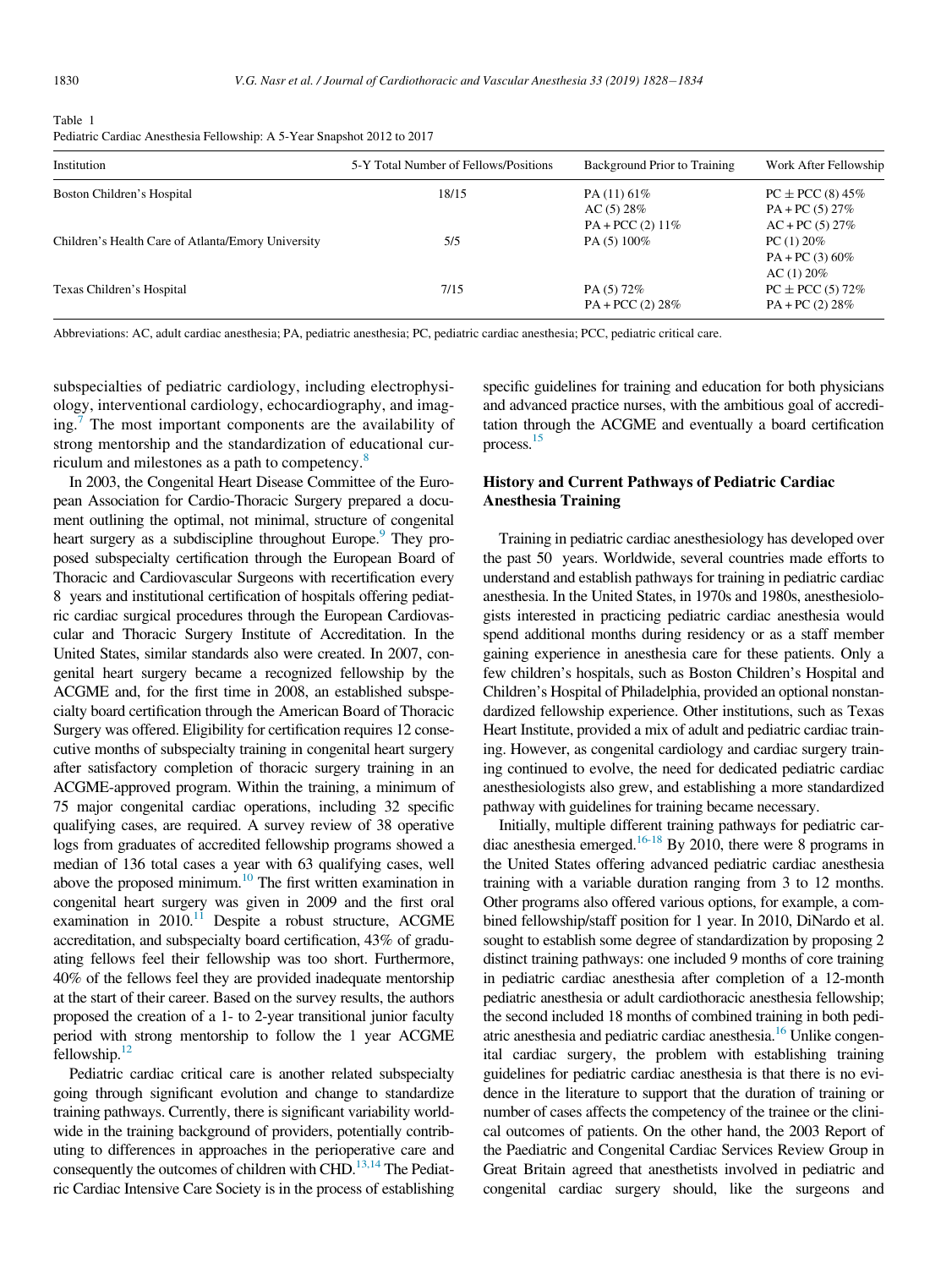cardiologists, set minimum standards in training and experience.<sup>5</sup> In 2014, as the number of programs continued to increase in the United States, PALC along with CCAS recommended a secondyear advanced fellowship, consisting of 12 additional months of training in pediatric cardiac anesthesia, after successful completion of either a pediatric or adult cardiothoracic anesthesia fellowship. $19,20$ 

In Canada, 12 months of training is the frequently stated training period without specifications of caseload or numbers. $^{21}$  $^{21}$  $^{21}$  In the United Kingdom, White et al. conducted a survey aimed at defining the length of training and caseload in various pediatric cardiac anesthesia programs. Sixty-seven questionnaires were sent out with a  $49\%$  response rate.<sup>[17](#page-5-17)</sup> The majority of anesthesiologists spent at least 2 years training with 12 months in general pediatric anesthesia, 6 months in adult cardiac anesthesia, 6 months in pediatric intensive care, and 6 months in pediatric cardiac anesthesia. However, with the current time constraint on working hours and decrease in caseloads, the authors suggested that the Royal College of Anaesthetists clearly define the requirements and standards for training in pediatric cardiac anesthesia to ensure expertise. Similarly, a working group representing the German Society of Anesthesiology and Intensive Care surveyed all pediatric cardiac centers in Germany to assess the status of training in pediatric cardiac anesthesia. $18$  The authors found that the most common length of training was 12 months in 42.3% of centers with a mean of 10.8 months to achieve sufficient experience. $^{22}$  $^{22}$  $^{22}$  By personal communication, training in pediatric cardiac anesthesia in Italy consists of an additional 6 to 12 months of exposure to patients with CHD after the 5 years of anesthesiology residency. In the Middle East, at the American University of Beirut Medical Center, an additional 6 to 12 months of cardiac anesthesia training, including both pediatric and adult, is offered for interested residents after graduation.

#### Proposal for Pediatric Cardiac Anesthesia Training

Different learners with disparate knowledge or experience backgrounds progress at different rates, and the time needed by a trainee to achieve competence may vary.  $23,24$  Based on this concept and the ACGME Milestones model, an expert panel of the CCAS recommended 18 competency-based developmental milestones for a pediatric cardiac anesthesia fellowship.[25-27](#page-6-1) These 18 milestones cover all 6 core competencies of the ACGME, including patient care, medical knowledge, systems-based practice, practice-based learning and improvement, professionalism, and interpersonal and communication skills with a targeted duration of 12 months [\(Table 2\)](#page-3-0). The intent is that each program uses the described milestones to develop consistent educational objectives and a curriculum specific to its institution. In this way, trainees are exposed to a large variety of patients with CHD of all ages and attend or participate in a variety of didactic sessions, but with common objectives designed to establish expertise in pediatric cardiac anesthesiology. In addition, trainees can use the milestones as a self-directed assessment tool and to understand the expectations of the fellowship.

#### Clinical Experience

The primary purpose of a pediatric cardiac anesthesia fellowship is to train anesthesiologists as experts in the perioperative care of patients with both straightforward and complex forms of CHD. Although the majority of clinical experience is obtained in the operating room, other major components include the cardiac catheterization laboratory, electrophysiology laboratory, and cardiac magnetic resonance imaging. Indeed, pediatric cardiac catheterization has become a major component in the practice of pediatric cardiac anesthesia. $28-30$ Fellows also can complete rotations in the cardiac intensive

<span id="page-3-0"></span>Table 2

Core Competencies and Milestones for Pediatric Cardiac Anesthesia Fellowship

| Patient care (4)                            | • Perioperative assessment, planning, and management<br>■ Technical/procedural skills                                                                                             |  |  |  |  |
|---------------------------------------------|-----------------------------------------------------------------------------------------------------------------------------------------------------------------------------------|--|--|--|--|
|                                             |                                                                                                                                                                                   |  |  |  |  |
|                                             | ■ Understanding cardiovascular surgical procedures                                                                                                                                |  |  |  |  |
|                                             | • Understanding cardiac catheter-based therapeutic procedures and electrophysiological studies<br>Congenital and acquired cardiovascular anatomy, physiology, and pathophysiology |  |  |  |  |
| Medical knowledge (4)                       |                                                                                                                                                                                   |  |  |  |  |
|                                             | $\blacksquare$ Pharmacology                                                                                                                                                       |  |  |  |  |
|                                             | • Cardiopulmonary bypass, extracorporeal circulation, and circulatory assist devices principles                                                                                   |  |  |  |  |
|                                             | • Understanding cardiac diagnostic procedures (echocardiography, magnetic resonance imaging, cardiac<br>catheterization, computed tomography                                      |  |  |  |  |
| System-based practice (3)                   | $\blacksquare$ Coordination of care                                                                                                                                               |  |  |  |  |
|                                             | Incorporation of patient safety and quality improvement into clinical practice                                                                                                    |  |  |  |  |
|                                             | • Understanding of health care economics; cost awareness and cost-benefit analysis                                                                                                |  |  |  |  |
| Practice-based learning and improvement (2) | • Self-directed learning and scholarly activity                                                                                                                                   |  |  |  |  |
|                                             | ■ Education of team members and other health care providers                                                                                                                       |  |  |  |  |
| Professionalism (3)                         | • Commitment to institution, department, and colleagues                                                                                                                           |  |  |  |  |
|                                             | Receiving and giving feedback                                                                                                                                                     |  |  |  |  |
|                                             | Responsibility to maintain personal, emotional, physical, and mental health                                                                                                       |  |  |  |  |
| Interpersonal and communication skills (2)  | ■ Communication with patients and families                                                                                                                                        |  |  |  |  |
|                                             | Interprofessional communication and transitions of care                                                                                                                           |  |  |  |  |

Adapted from Nasr VG, et al. Anesth Analg 208;126:198-207, with permission.27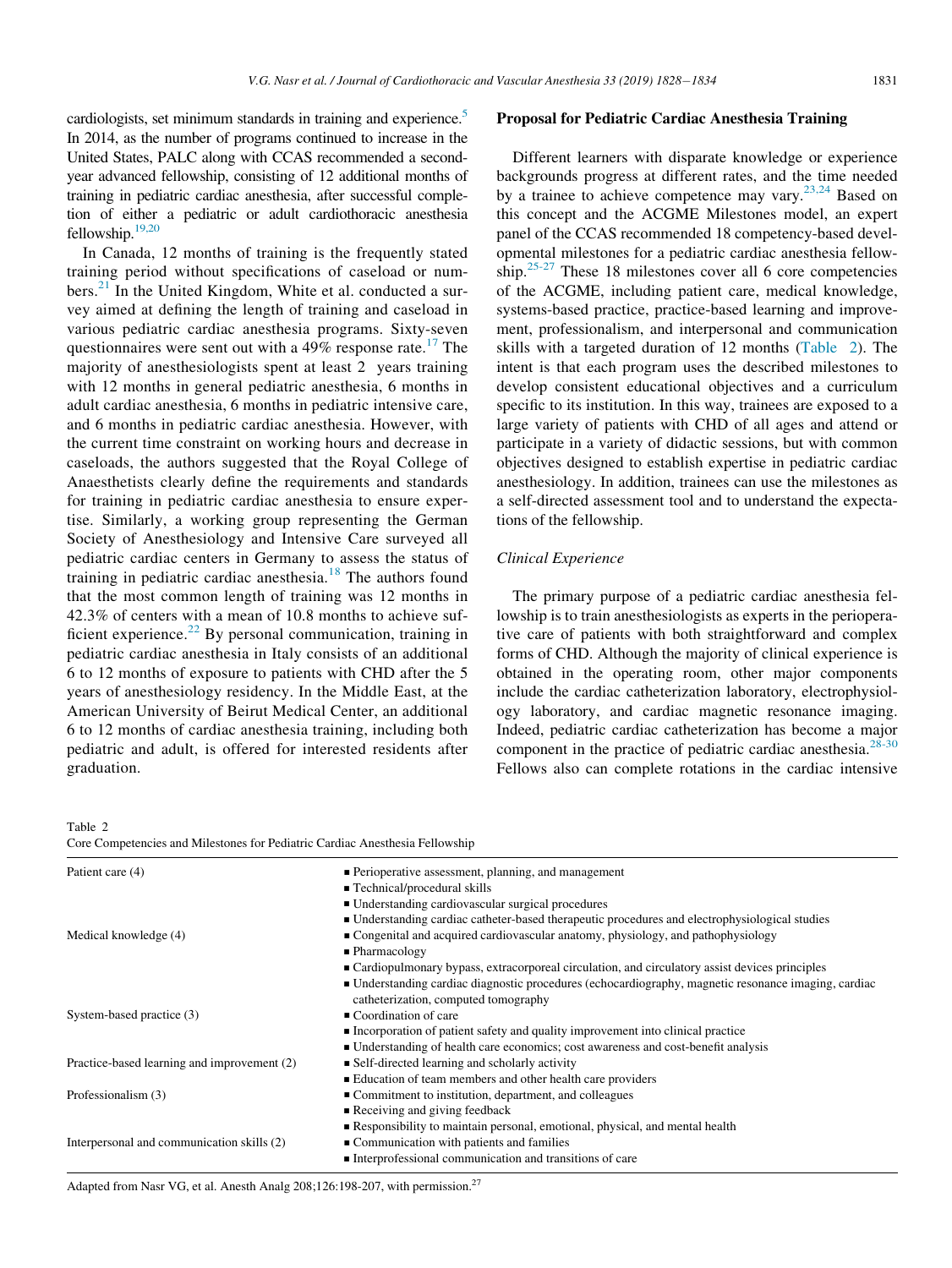<span id="page-4-0"></span>care unit, perfusion, and echocardiography laboratory. At the completion of the program, fellows are expected to have comprehensive knowledge in congenital cardiac pathophysiology and the necessary technical skills to direct the perioperative management of infants, children, and adults with congenital and acquired heart disease undergoing cardiac and noncardiac procedures, including surgeries, imaging, and diagnostic and interventional catheterizations. Communication skills are also important to emphasize. For example, a structured handoff has been shown to improve data transfer as well as patient safety.<sup>[31,32](#page-6-3)</sup> Ultimately, trainees are expected to become consultants in the management of children and adults with CHD having noncardiac surgery and other procedures, and to work collaboratively with other disciplines, including cardiologists, cardiac surgeons, intensivists, and radiologists, to advance the care for patients with CHD and science in the field.

#### Case Numbers

In 1997, the ACGME recognized pediatric anesthesiology as a 1-year fellowship, during which exposure to patients with congenital cardiac anomalies, including 15 cardiopulmonary bypass (CPB) cases and 5 non-CPB cases, is required.<sup>33</sup> The adult cardiothoracic anesthesia fellowship mentions a requirement in understanding (knowledge) of CHD without a specific case number requirement for CHD cases. Defining adequate experience based on case number is a difficult task. In 2012, guidelines by the PALC and CCAS suggested a minimum of 100 anesthetic procedures with the majority on CPB, 50% of cases in children less than 1 year of age and 25% in children less than 1 month of age. This experience also includes an additional 50 anesthetic cases covering diagnostic imaging, diagnostic and interventional catheterization procedures, and electrophysiology procedures. Based on a recent survey of 12-month fellows over the past few years, a suggested case number for "required" lesions or interventions is listed in [Table 3](#page-4-0). A prospective survey tracking the case numbers of pediatric cardiac anesthesia fellows, along with expert consensus, is needed to determine case numbers. In addition, some exposure to adult CHD patients is expected. Similar to training in pediatric cardiac surgery, a transitional period with strong mentorship for junior faculty may be required.

#### Didactic Component

A suggested comprehensive, formal didactic program should include weekly lectures on pertinent topics in pediatric cardiology, cardiac surgery, and anesthesia. A complete list of topics to be covered has been presented previously by DiNardo et Al. [\(Table 4\)](#page-5-20).<sup>[16](#page-5-14)</sup> Fellows also are expected to participate in a cardiac anesthesia journal club; mortality and morbidity conferences; combined cardiac surgery, cardiology, and cardiac anesthesia conferences, during which interesting and complicated cases are discussed; and scholarly activity. The fellows are required to participate in a research or quality improvement project during their fellowship.<sup>34</sup> In the current era, fellows also should recognize the availability of online resources, such as the CCAS website educational content and links to

#### Table 3

Suggested Case Numbers for Anesthetic Management of Surgical Repairs and Diagnostic and Interventional Procedures

| <b>Surgical Cases</b><br><b>Bypass</b>                                                                             | Case Numbers             |
|--------------------------------------------------------------------------------------------------------------------|--------------------------|
| Hypoplastic left heart syndrome                                                                                    | 3                        |
| Transposition of great arteries                                                                                    | 3                        |
| Total anomalous pulmonary venous return                                                                            | 1                        |
| Common atrioventricular canal                                                                                      | 6                        |
| <b>Tetralogy of Fallot</b>                                                                                         | $\overline{\phantom{0}}$ |
| Ventricular/atrial septal defect                                                                                   | 10                       |
| <b>Bidirectional Glenn</b>                                                                                         | 5                        |
| Fontan                                                                                                             | $\overline{4}$           |
| Left ventricular assist device                                                                                     | $\mathbf{1}$             |
| Right-sided valvular lesions                                                                                       | 15                       |
| Left-sided valvular lesions                                                                                        | 15                       |
| Heart/lung transplant                                                                                              | $\overline{c}$           |
| Interrupted aortic arch                                                                                            | 1                        |
| Truncus arteriosus                                                                                                 | 1                        |
| Without bypass                                                                                                     | <b>Case Numbers</b>      |
| <b>Blalock-Taussig shunt</b>                                                                                       | 3                        |
| Aortic coarctation                                                                                                 | 3                        |
| Patent ductus arteriosus                                                                                           | 3                        |
| Vascular ring                                                                                                      | $\mathfrak{D}$           |
| Diagnostic and Interventional Cases (Catheterization                                                               | <b>Case Numbers</b>      |
| Laboratory and Imaging)                                                                                            |                          |
| Hemodynamic catheterizations                                                                                       | 20                       |
| Pulmonary artery dilations                                                                                         | 7                        |
| Pulmonary vein dilations                                                                                           | 5                        |
| Endomyocardial biopsy                                                                                              | 5                        |
| Transcatheter valve placement                                                                                      | $\overline{c}$           |
| Device closure (atrial septal defect/ventricular septal<br>defect/PDA)                                             | $\overline{c}$           |
| Emergency cath cases (neonatal AS or PS, balloon<br>atrial septostomy, stenting of Blalock-Taussig/Sano<br>shunts) | 3                        |
| Electrophysiology studies                                                                                          | 10                       |
| Cardiac magnetic resonance imaging/chest<br>tomography                                                             | 2                        |
| Sedated transthoracic or transesophageal<br>echocardiography                                                       | 5                        |
| Cases with extracorporeal support (extracorporeal<br>membrane oxygenation)                                         | 2                        |

Abbreviations: AS, aortic stenosis; PDA, patent ductus arteriosus; PS, pulmonary stenosis.

additional resources and simulation programs. $35$  Daily informal one-on-one teaching is an important component of all educational programs. Preoperatively, fellows are expected to evaluate fully and discuss their cases with the responsible staff member. Intraoperative teaching with case-based discussion or general didactic topics also is emphasized.

#### Simulation

The use of simulation-based training has become integral in many specialties. Especially in a field like pediatric cardiac care, where high-stakes events are not uncommon, simulation can be instrumental in developing skills, enhancing response rate, and facilitating appropriate care and collaboration among team members in both emergency situations and routine care.[36](#page-6-7) Pediatric cardiac anesthesia training ideally should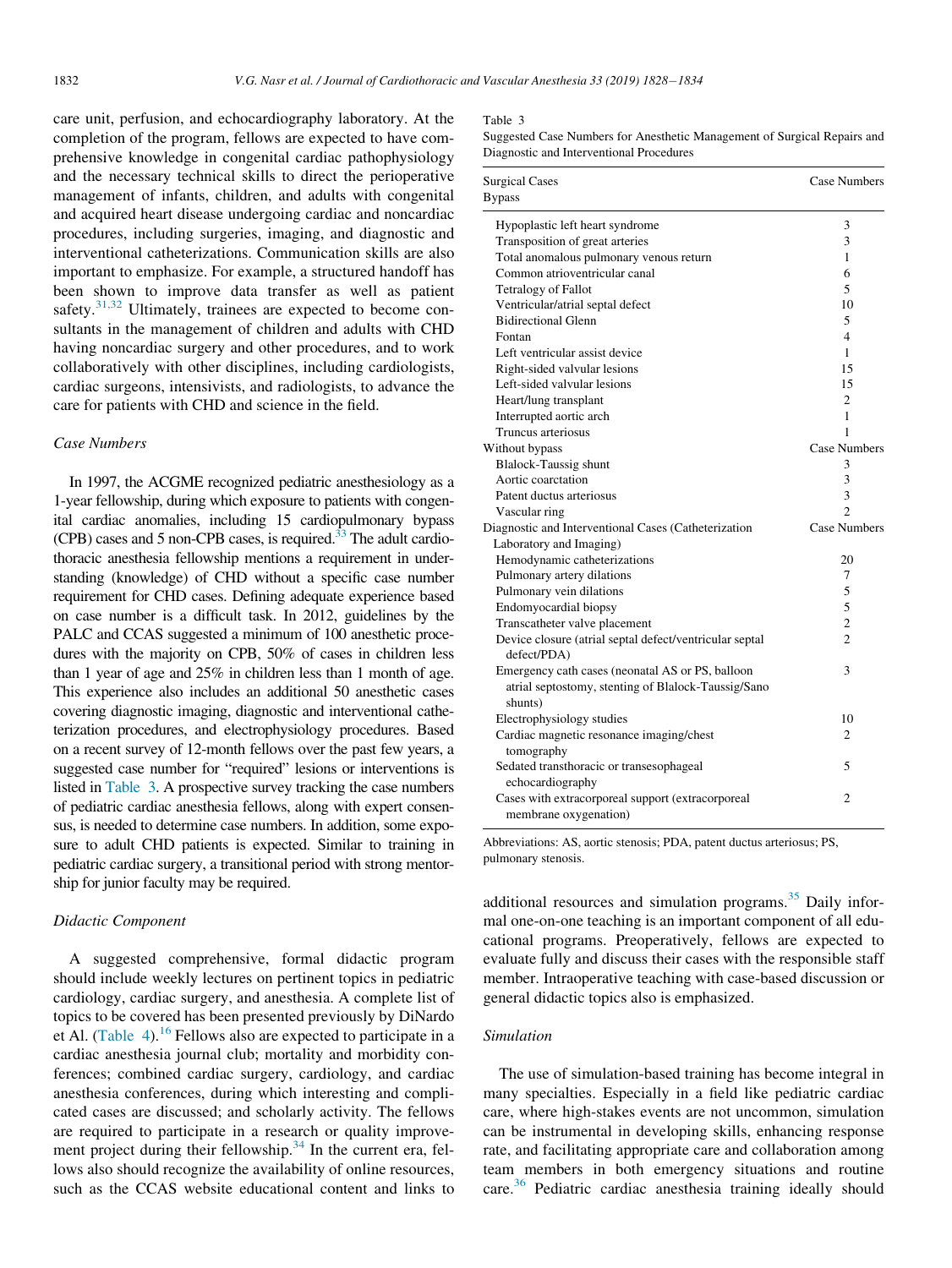#### <span id="page-5-20"></span>Table 4

|  |  |  |  |  |  | Didactics for a Pediatric Cardiac Anesthesia Fellowship |  |  |  |  |  |  |
|--|--|--|--|--|--|---------------------------------------------------------|--|--|--|--|--|--|
|--|--|--|--|--|--|---------------------------------------------------------|--|--|--|--|--|--|

- 1. Embryology and morphology; nomenclature of CHD
- 2. Pathophysiology, pharmacology, and clinical management of patients with the full spectrum of congenital and pediatric acquired heart disease for cardiac and noncardiac
- <span id="page-5-0"></span>3. Pathophysiology, pharmacology, and clinical management of patients preand post-heart, lung, or heart-lung transplantation
- <span id="page-5-1"></span>4. Noninvasive cardiovascular evaluation: electrocardiography, echocardiography, computed tomography, and magnetic resonance imaging
- <span id="page-5-2"></span>5. Cardiac catheterization, including interventional procedures
- 6. Preanesthetic evaluation of patients with CHD
- <span id="page-5-3"></span>7. Pharmacodynamics and pharmacokinetics of medications used in the treatment of patients with congenital cardiac disorders, including anesthetics and vasoactive medications
- <span id="page-5-4"></span>8. Extracorporeal circulation (including cardiopulmonary bypass, low-flow cardiopulmonary bypass, deep hypothermic circulatory arrest, antegrade cerebral perfusion, and extracorporeal membrane oxygenation), management of anticoagulation while on extracorporeal circulation, and myocardial preservation
- 9. Circulatory assist devices
- <span id="page-5-5"></span>10. Pacemaker insertion and modes of action, operational characteristics of implantable cardioverter defibrillators
- <span id="page-5-6"></span>11. Postanesthetic critical care management of pediatric and adult CHD surgical patients, including ventilator management
- 12. Pain management of pediatric and adult CHD surgical patients
- <span id="page-5-7"></span>13. Research methodology and statistical analysis
- 14. Quality assurance and improvement
- <span id="page-5-8"></span>15. Ethical issues

<span id="page-5-9"></span>Modified from DiNardo et al.<sup>16</sup> with permission. Abbreviations: CHD, congenital heart disease.

<span id="page-5-11"></span><span id="page-5-10"></span>include exposure to simulation-based assessment and crisis management. The reliability and efficiency of these customdesigned training scenarios and performance checklists have been shown effective in assessing progress in knowledge and skills and readiness for independent practice.<sup>[37](#page-6-8)</sup>

#### <span id="page-5-12"></span>The Future

<span id="page-5-17"></span><span id="page-5-14"></span><span id="page-5-13"></span>The future of the specialty may drive initiatives for establishing accreditation processes for training centers through the ACGME, as well as potentially a certification process through the American Board of Anesthesiology similar to the evolution that occurred in the field of pediatric anesthesia. Should such processes occur, challenges will arise and need to be addressed. For example, attention is critical to ensure that fellows are exposed to a complete array of cases, such as ventricular assist devices or transplant, that may not be available at all centers. Training programs will have to address the concern that the case numbers for the pediatric cardiac anesthesia fellowship should not interfere with the pediatric anesthesia fellows training and clinical experience.

<span id="page-5-19"></span><span id="page-5-18"></span><span id="page-5-16"></span><span id="page-5-15"></span>In conclusion, the authors reviewed the evolution of pediatric cardiac anesthesia as a subspecialty and a field of training. They examined the path that other specialties caring for patients with CHD have undertaken in the development of their training programs, and summarized the current and proposed pathways for standardization and milestones in pediatric cardiac anesthesia. Going forward, the specialty will continue to refine the expert level of knowledge required to provide outstanding anesthesia care for all patients with CHD.

#### References

- 1 [Bouma BJ, Mulder BJ. Changing landscape of congenital heart disease.](http://refhub.elsevier.com/S1053-0770(18)30621-9/sbref0001) [Circ Res 2017;120:908–22.](http://refhub.elsevier.com/S1053-0770(18)30621-9/sbref0001)
- 2 [Keats AS, Kurosu Y, Telford J, et al. Anesthetic problems in cardiopulmo](http://refhub.elsevier.com/S1053-0770(18)30621-9/sbref0002)[nary bypass for open heart surgery: Experiences with 200 patients. Anes](http://refhub.elsevier.com/S1053-0770(18)30621-9/sbref0002)[thesiology 1958;19:501–14.](http://refhub.elsevier.com/S1053-0770(18)30621-9/sbref0002)
- 3 [Guzzetta NA, Zabala L, Mossad EB. The Congenital Cardiac Anesthesia](http://refhub.elsevier.com/S1053-0770(18)30621-9/sbref0003) [Society: An update on the first twelve years. J Cardiothorac Vasc Anesth](http://refhub.elsevier.com/S1053-0770(18)30621-9/sbref0003) [2017;31:1939–42.](http://refhub.elsevier.com/S1053-0770(18)30621-9/sbref0003)
- 4 Kennedy I. The report of the public inquiry into children's heart surgery at the Bristol Royal Infirmary 1984-1995. Available at: [http://webarchive.](http://webarchive.nationalarchives.gov.uk/20090811143822/http://www.bristol-inquiry.org.uk/final_report/the_report.pdf) [nationalarchives.gov.uk/20090811143822/http://www.bristol-inquiry.org.](http://webarchive.nationalarchives.gov.uk/20090811143822/http://www.bristol-inquiry.org.uk/final_report/the_report.pdf) [uk/final\\_report/the\\_report.pdf](http://webarchive.nationalarchives.gov.uk/20090811143822/http://www.bristol-inquiry.org.uk/final_report/the_report.pdf). Accessed May 14, 2018.
- 5 Report of the Pediatric and Congenital Cardiac Services Review Group, London. Available at: [http://webarchive.nationalarchives.gov.uk/20120503132544/](http://webarchive.nationalarchives.gov.uk/20120503132544/http://www.dh.gov.uk/en/Publicationsandstatistics/Publications/PublicationsPolicyAndGuidance/DH_4070817?ssSourceSiteId=ab) [http://www.dh.gov.uk/en/Publicationsandstatistics/Publications/PublicationsPo](http://webarchive.nationalarchives.gov.uk/20120503132544/http://www.dh.gov.uk/en/Publicationsandstatistics/Publications/PublicationsPolicyAndGuidance/DH_4070817?ssSourceSiteId=ab)[licyAndGuidance/DH\\_4070817?ssSourceSiteId=ab.](http://webarchive.nationalarchives.gov.uk/20120503132544/http://www.dh.gov.uk/en/Publicationsandstatistics/Publications/PublicationsPolicyAndGuidance/DH_4070817?ssSourceSiteId=ab) Accessed May 14, 2018.
- 6 [Brown DW, Allan CK, Newburger JW. Training fellows in paediatric car](http://refhub.elsevier.com/S1053-0770(18)30621-9/sbref0004)[diology: The Harvard experience. Cardiol Young 2016;26:1499–506.](http://refhub.elsevier.com/S1053-0770(18)30621-9/sbref0004)
- 7 [Levine JC, Geva T, Brown DW. Competency testing for pediatric cardiol](http://refhub.elsevier.com/S1053-0770(18)30621-9/sbref0005)[ogy fellows learning transthoracic echocardiography: Implementation, fel](http://refhub.elsevier.com/S1053-0770(18)30621-9/sbref0005)[low experience and lessons learned. Pediatr Cardiol 2015;36:1700–11.](http://refhub.elsevier.com/S1053-0770(18)30621-9/sbref0005)
- 8 [Moody D. Pediatric cardiology fellow education: Two important compo](http://refhub.elsevier.com/S1053-0770(18)30621-9/sbref0006)[nents. Congenit Heart Dis 2016;11:101.](http://refhub.elsevier.com/S1053-0770(18)30621-9/sbref0006)
- 9 [Daenen W, Lacour-Gayet F, Aberg T, et al. Optimal structure of a congeni](http://refhub.elsevier.com/S1053-0770(18)30621-9/sbref0007)[tal heart surgery department in Europe. Eur J Cardiothorac Surg 2003;24:3](http://refhub.elsevier.com/S1053-0770(18)30621-9/sbref0007) [43–51.](http://refhub.elsevier.com/S1053-0770(18)30621-9/sbref0007)
- 10 [Kogan B, Miller K, Miller P, et al. Adult congenital cardiac care: A sum](http://refhub.elsevier.com/S1053-0770(18)30621-9/sbref0008)[mary of the Adult Congenital Heart Association Clinical Directory. World](http://refhub.elsevier.com/S1053-0770(18)30621-9/sbref0008) [J Pediatr Congenit Heart Surg 2017;8:242–7.](http://refhub.elsevier.com/S1053-0770(18)30621-9/sbref0008)
- 11 [Tweddell JS. Congenital Heart Surgery Subspecialty Certification: How is](http://refhub.elsevier.com/S1053-0770(18)30621-9/sbref0009) [it working? The American Board of Thoracic Surgery Perspective. Semin](http://refhub.elsevier.com/S1053-0770(18)30621-9/sbref0009) [Thorac Cardiovasc Surg Pediatr Card Surg Annu 2017;20:67–9.](http://refhub.elsevier.com/S1053-0770(18)30621-9/sbref0009)
- 12 [Mery CM, Kane LC. The ACGME Fellowship in Congenital Cardiac Surgery:](http://refhub.elsevier.com/S1053-0770(18)30621-9/sbref0010) [The graduate's perspective. Semin Thorac Cardiovasc Surg 2017;20:70–6.](http://refhub.elsevier.com/S1053-0770(18)30621-9/sbref0010)
- 13 [Bronicki RA, Pollak U, Argent AC, et al. Global perspective on training](http://refhub.elsevier.com/S1053-0770(18)30621-9/sbref0011) [and staffing for paediatric cardiac critical care. Cardiol Young 2017\(27](http://refhub.elsevier.com/S1053-0770(18)30621-9/sbref0011) [Suppl 6\):S9–13.](http://refhub.elsevier.com/S1053-0770(18)30621-9/sbref0011)
- 14 [Anand V, Kwiatkowski DM, Ghanayem NS, et al. Training pathways in](http://refhub.elsevier.com/S1053-0770(18)30621-9/sbref0012) [pediatric cardiac intensive care: Proceedings from the 10th International](http://refhub.elsevier.com/S1053-0770(18)30621-9/sbref0012) [Conference of the Pediatric Cardiac Intensive Care Society. World J](http://refhub.elsevier.com/S1053-0770(18)30621-9/sbref0012) [Pediatr Congenit Heart Surg 2016;7:81–8.](http://refhub.elsevier.com/S1053-0770(18)30621-9/sbref0012)
- 15 [McBride ME, Beke DM, Fortenberry JD, et al. Education and training in](http://refhub.elsevier.com/S1053-0770(18)30621-9/sbref0013) [pediatric cardiac critical care. World J Pediatr Cong Heart Surg 2017;8:](http://refhub.elsevier.com/S1053-0770(18)30621-9/sbref0013) [707–14.](http://refhub.elsevier.com/S1053-0770(18)30621-9/sbref0013)
- 16 [DiNardo JA, Andropoulos DB, Baum VC. Special article: A proposal for](http://refhub.elsevier.com/S1053-0770(18)30621-9/sbref0014) [training in pediatric cardiac anesthesia. Anesth Analg 2010;110:1121–5.](http://refhub.elsevier.com/S1053-0770(18)30621-9/sbref0014)
- 17 [White MC, Murphy TWG. Postal survey of training in pediatric cardiac](http://refhub.elsevier.com/S1053-0770(18)30621-9/sbref0015) [anesthesia in the United Kingdom. Paediatr Anaesth 2007;17:421–5.](http://refhub.elsevier.com/S1053-0770(18)30621-9/sbref0015)
- 18 [Baehner T, Dewald O, Heinze I, et al. The provision of pediatric cardiac](http://refhub.elsevier.com/S1053-0770(18)30621-9/sbref0016) [anesthesia services in Germany: Current status of structural and personnel](http://refhub.elsevier.com/S1053-0770(18)30621-9/sbref0016) [organization. Paediatr Anaesth 2017;27:801–9.](http://refhub.elsevier.com/S1053-0770(18)30621-9/sbref0016)
- 19 [Andropoulos DB, Walker SG, Kurth CD, et al. Advanced second year fel](http://refhub.elsevier.com/S1053-0770(18)30621-9/sbref0017)[lowship training in pediatric anesthesiology in the United States. Anesth](http://refhub.elsevier.com/S1053-0770(18)30621-9/sbref0017) [Analg 2014;118:800–8.](http://refhub.elsevier.com/S1053-0770(18)30621-9/sbref0017)
- 20 [Andropoulos DB. Training residents and fellows in paediatric cardiac](http://refhub.elsevier.com/S1053-0770(18)30621-9/sbref0018) [anaesthesia. Cardiol Young 2016;26:1525–30.](http://refhub.elsevier.com/S1053-0770(18)30621-9/sbref0018)
- 21 [Doherty C, Holtby H. Pediatric cardiac anesthesia in the developing world.](http://refhub.elsevier.com/S1053-0770(18)30621-9/sbref0019) [Paed Anaesth 2011;21:609–14.](http://refhub.elsevier.com/S1053-0770(18)30621-9/sbref0019)
- 22 [Murphy T, Jenkins IA. How should training in Pediatric Cardiac Anesthetic](http://refhub.elsevier.com/S1053-0770(18)30621-9/sbref0020) [Training be undertaken—And in what sort of centers? Paediatr Anaesth](http://refhub.elsevier.com/S1053-0770(18)30621-9/sbref0020) [2017;27:789–90.](http://refhub.elsevier.com/S1053-0770(18)30621-9/sbref0020)